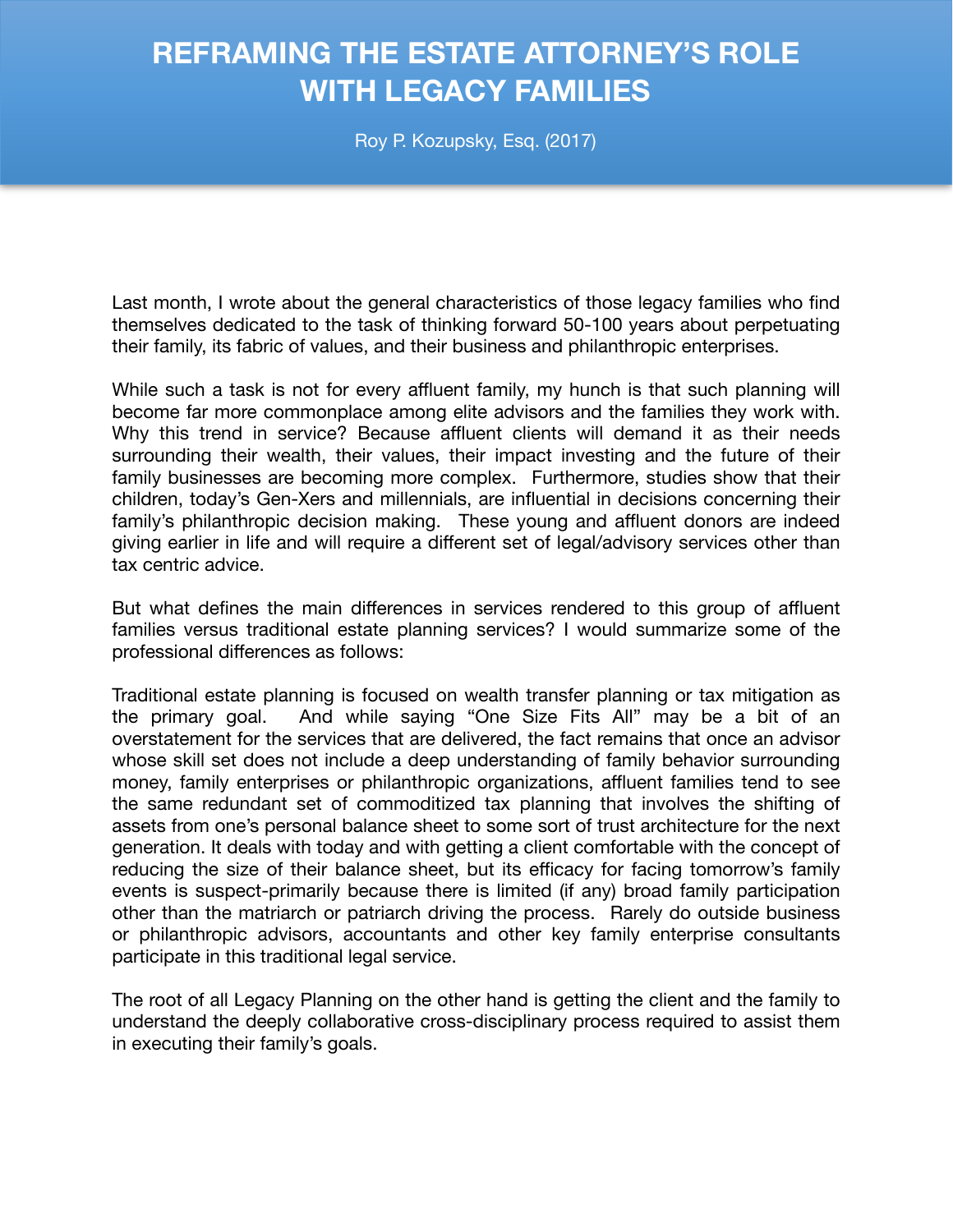Is commoditization bad? No, not in my opinion-**for a certain set of clients**.

Not every affluent family needs to purchase a customized car. Not every family wants to tackle thinking forward 50 years. For the vast majority of clients that enter a law firm without complex wealth holdings, with minimal estate tax liability, or with zero interest in tackling long term family planning despite the size of their balance sheet commoditized estate planning may be just fine as it should drive down the cost of legal services.

But herein lies a distinct problem for those legal advisors whose focus is rooted in estate tax mitigation as the primary purpose of the client relationship. This professional bias towards his or her own expertise of service may create a subtle conflict of interest for a different set of clients-the ultra-affluent. If the professional is not schooled in having non-tax related discussions then the conversations will naturally gravitate to what the professional knows and the process of exploring the questions noted below will never materialize.

But first, clients who do seek to focus on what their family will look like in 50-100 years need help in addressing one initial critical question, i.e. What motivated them to want to meet you?

Knowing the answer to the motivation question is critical for a successful attorneyclient relationship. I find very few families can easily articulate an answer to this question in the first meeting-especially to someone who they don't know well. Thus, they usually need some further help in articulating why they trusted you to be part of their family's personal universe.

The lawyer will likely get two completely different sets of answers from any client to that question if the attorney also drives a discussion around such questions as the size of one's taxable estate or the amount of estimated estate taxes.

A completely different set of answers will likely flow from the motivation question if the attorney helps the client articulate an answer by further asking the client to educate you on the fabric of the family by asking the following simple questions-all of which I find can be used in a wide variety of initial client meetings:

You've worked hard and have been successful at accumulating significant wealth-have you thought about the purpose of this wealth for your family?

Have you pondered how much wealth is enough for the next generation to have?